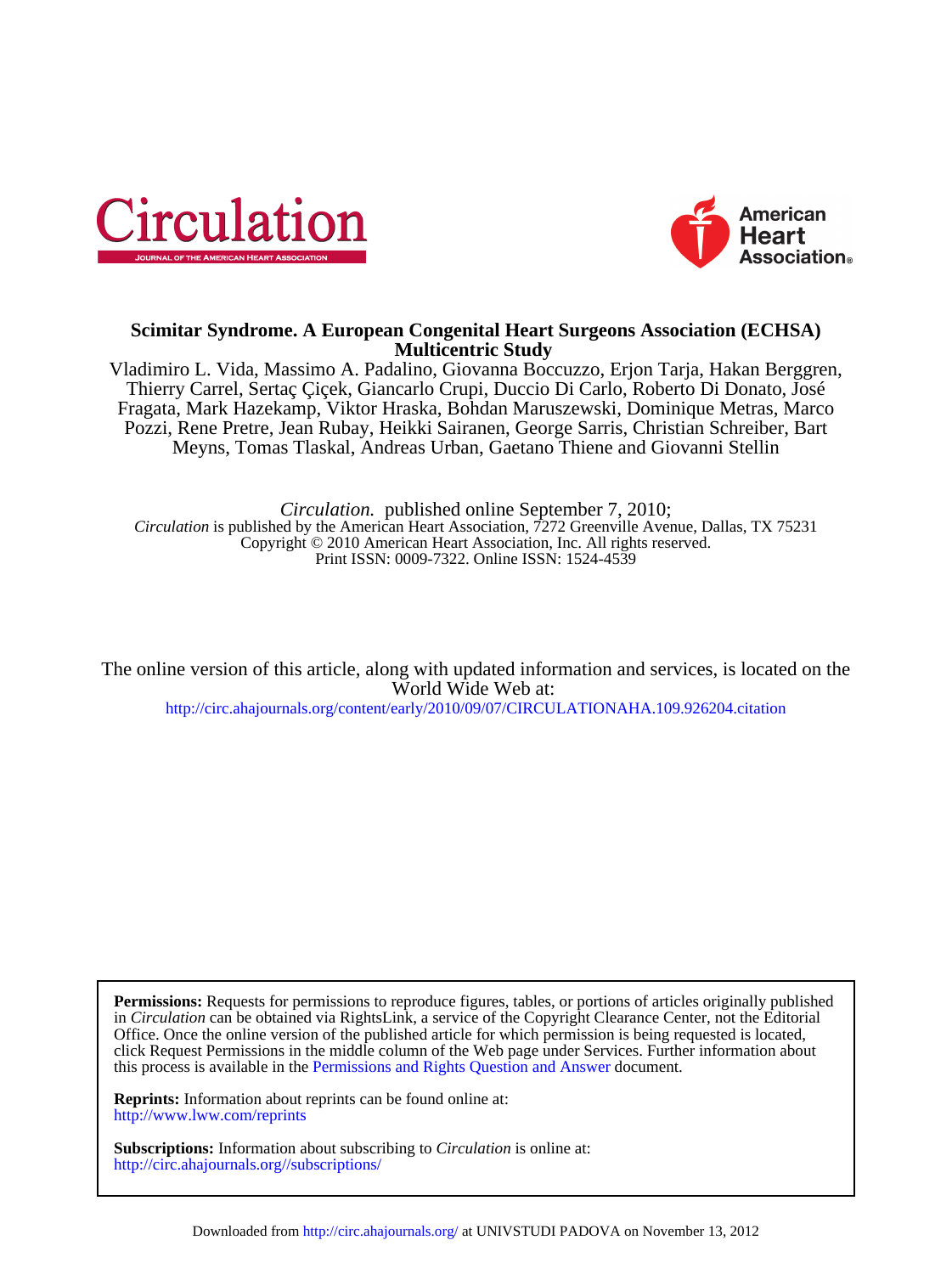# **Scimitar Syndrome**

## **A European Congenital Heart Surgeons Association (ECHSA) Multicentric Study**

Vladimiro L. Vida, MD, PhD; Massimo A. Padalino, MD, PhD; Giovanna Boccuzzo, MPH; Erjon Tarja, MD; Hakan Berggren, MD; Thierry Carrel, MD; Sertaç Çiçek, MD; Giancarlo Crupi, MD; Duccio Di Carlo, MD; Roberto Di Donato, MD; Jose´ Fragata, MD; Mark Hazekamp, MD; Viktor Hraska, MD; Bohdan Maruszewski, MD; Dominique Metras, MD; Marco Pozzi, MD; Rene Pretre, MD; Jean Rubay, MD; Heikki Sairanen, MD; George Sarris, MD, PhD; Christian Schreiber, MD; Bart Meyns, MD; Tomas Tlaskal, MD; Andreas Urban, MD; Gaetano Thiene, MD; Giovanni Stellin, MD

- *Background*—Scimitar syndrome is a rare congenital heart disease. To evaluate the surgical results, we embarked on the European Congenital Heart Surgeons Association (ECHSA) multicentric study.
- *Methods and Results*—From January 1997 to December 2007, we collected data on 68 patients who underwent surgery for scimitar syndrome. Primary outcomes included hospital mortality and the efficacy of repair at follow-up. Median age at surgery was 1.4 years (interquartile range, 0.46 to 7.92 years). Forty-four patients (64%) presented with symptoms. Surgical repair included intraatrial baffle in 38 patients (56%; group 1) and reimplantation of the scimitar vein onto the left atrium in 21 patients (31%; group 2). Eight patients underwent right pneumectomy, and 1 had a right lower lobe lobectomy (group 3). Four patients died in hospital (5.9%; 1 patient in group 1, 2.6%; 3 patients in group 3, 33%). Median follow-up time was 4.5 years. There were 2 late deaths (3.1%) resulting from severe pulmonary arterial hypertension. Freedom from scimitar drainage stenosis at 13 years was 83.8% in group 1 and 85.8% in group 2. Four patients in group 1 were reoperated, and 3 patients (2 in group 1 [6%] and 1 in group 2 [4.8%]) required balloon dilation/stenting for scimitar drainage stenosis.
- *Conclusions*—The surgical treatment of this rare syndrome is safe and effective. The majority of patients were asymptomatic at the follow-up control. There were a relatively high incidence of residual scimitar drainage stenosis that is similar between the 2 reported corrective surgical techniques used. **(***Circulation***. 2010;122:1159-1166.)**

**Key Words:** congenital heart disease **m**ulticenter study **n** scimitar syndrome

Solution contract that has been reported in 3% to 6% of<br>pulmonary anomalies that has been reported in 3% to 6% of patients with partial anomalous venous connection. In these patients, some of the pulmonary veins drain into the upper part of the inferior vena cava, $1-6$  either above or below the diaphragm,7 and usually drain the lower and sometimes the middle lobe of the right lung (79%) or the whole right lung (21%).<sup>1</sup> The right lung is frequently hypoplastic and receives its blood supply from the systemic arteries, mainly the thoracic or abdominal aorta, and this supply is usually to the lower lobes.8

#### **Clinical Perspective on p 1166**

About 70% of these patients with scimitar syndrome have an associated atrial septal defect.9 The syndrome also has

© 2010 American Heart Association, Inc.

#### *Circulation* is available at http://circ.ahajournals.org DOI: 10.1161/CIRCULATIONAHA.109.926204

Downloaded from<http://circ.ahajournals.org/> $\hat{\mathcal{U}}\hat{\mathcal{D}}$ **AIVSTUDI PADOVA** on November 13, 2012

Received November 25, 2009; accepted June 28, 2010.

From the Departments of Pediatric and Congenital Cardiac Surgery (V.L.V., M.A.P., E.T., G.T., G. Stellin), Statistical Science (G.B.), and Medical Diagnostic Sciences and Special Therapies (G.T.), University of Padua, Padua Italy; Children's Heart Center, Queen Silvia Children's Hospital, Goteborg, Sweden (H.B.); Clinic for Cardiovascular Surgery, Swiss Cardiovascular Center, University Hospital, Bern, Switzerland (T.C.); Anadolu Medical Center, Istanbul, Turkey (S.C.); Department of Cardiac Surgery, Ospedali Riuniti, Bergamo, Italy (G.C.); Pediatric Cardiac Surgery Unit, Ospedale Pediatrico Bambino Gesù, Rome, Italy (D.D.C., R.D.D.); Hospital de Santa Marta, Seviçco de Cirurgia Cardiotorácica Unidade Cardiáca Pediátrica, Lisbon, Portugal (J.F.); Department Cardiothoracic Surgery D6-S, Leiden University Medical Center, Leiden, the Netherlands (M.H.); German Pediatric Heart Center, Asklepios Clinic Sankt, Augustin, Germany (V.H., A.U.); The Children's Memorial Health Institute, Department of Cardiothoracic Surgery, Warsaw, Poland (B. Maruszewski); Department of Cardiothoracic Surgery Hopital de la Timone, Marseille, France (D.M.); Department of Pediatric and Congenital Cardiac Surgery and Cardiology, Ospedali Riuniti, Ancona, Italy (M.P.); Pediatric and Congenital Cardiac Surgery, University Children's Hospital, Zurich, Switzerland (R.P.); Service de Chirurgie Cardiovasculaire et Thoracique Université Catholique de Louvain, Bruxelles, Belgium (J.R.); Hospital for Children and Adolescents University of Helsinki, Helsinki, Finland (H.S.); Congenital Heart Surgery, Mitera Pediatric and Hygea Hospital, Athens, Greece (G. Sarris); German Heart Center, Munich Clinic of Cardiovascular Surgery, Munich, Germany (C.S.); Department of Cardiac Surgery, Leuven, Belgium (B. Meyns); and Department of Pediatric Cardiac Surgery, University Hospital, Prague, Czech Republic (T.T.).

Correspondence to Giovanni Stellin, MD, Pediatric and Congenital Cardiac Surgery Unit, University of Padua, Via Giustiniani, 2-35100 Padua, Italy. E-mail giovanni.stellin@unipd.it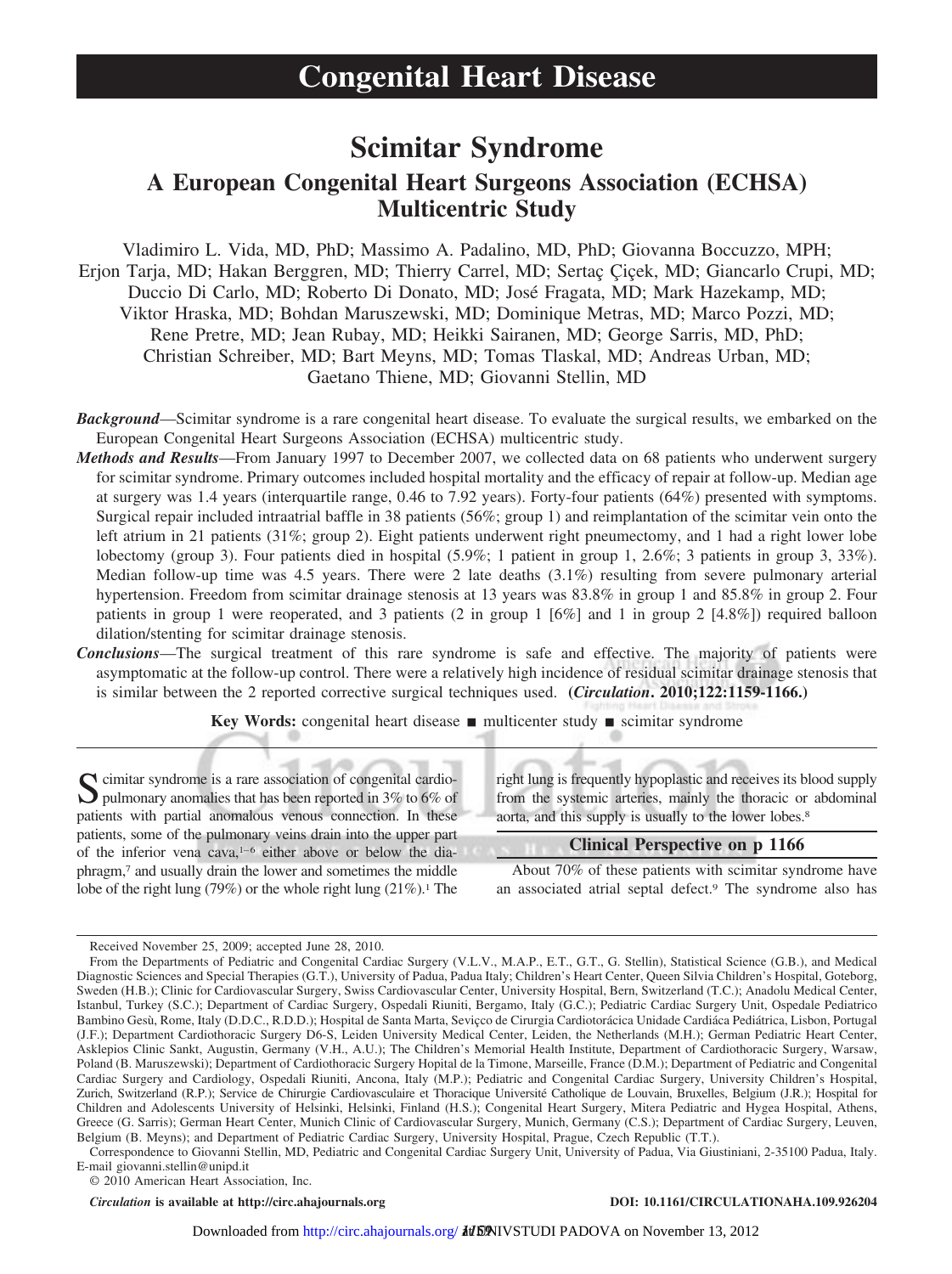been described less commonly in association with other cardiac malformations like tetralogy of Fallot,<sup>10,11</sup> ventricular septal defect, $7-9,12-15$  coarctation of the aorta, $3,14,16$  hypoplastic left heart syndrome,<sup>5</sup> total anomalous pulmonary venous connection,16 patent ductus arteriosus,3,10,13–18 cor triatriatum,<sup>19</sup> bicuspid aortic valve,<sup>10,15</sup> and subaortic stenosis.<sup>16</sup> Overall, 19% to 31% of patients with scimitar syndrome have associated cardiac anomalies.1,10,11,15,20

This syndrome can present early in the neonatal period or later in life with a wide clinical spectrum.4,14,16,21 Dupuis et al19 divided scimitar syndrome into 3 main forms: an infantile form with symptoms and pulmonary hypertension, an "older" adult form distinguished by being asymptomatic in infancy, and a form with associated congenital cardiac anomalies.

Surgical correction is usually accomplished in symptomatic patients or in patients with an increased pulmonary blood flow and signs of right heart chamber dilation.4,13 Several different surgical approaches have been described over the years and are currently used, depending on the anatomic and pathological features of each case and according to the surgeon's preference.<sup>15,19-28</sup>

The objective of this study was to analyze the surgical results and follow-up outcome of patients who underwent surgery for scimitar syndrome within a European Congenital Heart Surgeons Association (ECHSA) multicentric data collection in a relatively recent time period. To the best of our knowledge, this is the widest surgical experience collected so far in the medical literature.

#### **Methods**

A review of the medical records and computerized hospital data was approved by the Clinical Investigation Committee of the University Hospital of Padua, and the procedures followed were in accordance to the institutional guidelines for retrospective record review and protection of patient confidentiality. Individual consent was not obtained by patients enrolled in this study. Patients were not identified, and the chairperson of the Ethics Committee of each institution consented to send data from that institution for publication.

The data reviewed were relative to the hospital course and to the follow-up clinical controls of patients with scimitar syndrome who required surgical treatment between January 1997 and December 2007. Nineteen of the 42 cardiothoracic centers within the ECHSA contributed to the data collection.

Variables analyzed included demographic and preoperative clinical data, different operative techniques (group 1, patients who had an intraatrial baffle repair; group 2, patients who had a reimplantation of the scimitar vein on the left atrium; and group 3, patients who underwent right pneumectomy or right lung lobectomy).

Primary outcomes included hospital mortality and morbidity rates, late mortality, and scimitar drainage patency at the last follow-up control. The presence of pulmonary arterial hypertension was defined as a mean pulmonary artery pressure  $>25$  mm Hg at rest or >30 mm Hg with exercise.<sup>29</sup>

Quantitative variables were summarized as median and interquartile range (IQR), equal to the difference between the third (75% of the distribution) and first (25% of the distribution) quartiles. Because quantitative variables are not normally distributed, comparisons among groups were carried out by the Kruskal-Wallis test.30 When 2 groups were compared, the Wilcoxon signed-rank test was used. The difference between proportions was assessed by the extension of the Fisher exact test proposed by Freeman and Halton<sup>31</sup> for comparisons among  $>2$  proportions. Data were analyzed with SAS software, release 9.1.3 (SAS Stat 9.1, SAS Institute Inc, Cary, NC), and values of *P*-0.05 were considered significant.

#### **Results**

Sixty-eight consecutive patients who underwent surgical treatment for scimitar syndrome within 19 ECHSA centers were included in this study. Each center entered between 1 and 9 patients (median, 3 patients per center) in this study. There were 43 female patients (63%) and 25 male patients (37%). Preoperative diagnosis was established by echocardiography in all patients. Additional instrumental examinations included cardiac catheterization in 57 patients (84%) and MRI in 5 patients (7.3%). Forty-four patients (64%) presented with symptoms that included recurrent upper respiratory tract infections  $(n=27$  patients), congestive heart failure  $(n=24)$ , recurrent pneumonia  $(n=9$  patients), and cyanosis  $(n=4$  patients). The presence of congestive heart failure was significantly higher in patients  $\leq$ 3 months of age compared with older patients  $(P=0.02)$ . In a 46-day-old male patient scheduled for ventricular septal defect closure, an association of an anomalous right pulmonary venous drainage with the inferior vena cava was discovered accidentally at the time of repair.

Associated cardiac anomalies were present in 51 patients (75%). The most common included atrial septal defect secundum type (atrial septal defect II) in 44 patients (65%), ventricular septal defect in 11 (16%), and patency of the ductus arteriosus in 6 (9%). Nineteen of 68 patients (28%) presented with associated congenital heart disease, excluding patency of the ductus arteriosus and atrial septal defects. Right lung hypoplasia was described in 35 patients (52%).

Fifty-seven patients (84%) who underwent preoperative cardiac catheterization showed a median systolic pulmonary artery pressure of 30 mm Hg (IQR, 24 to 35 mm Hg). Thirteen patients (22%) presented with pulmonary arterial hypertension, which was reported more frequently in patients with other associated congenital heart defect. Median ratio of pulmonary blood flow to systemic blood flow was 2:1 (IQR, 1.8:1 to 3:1). Systemic arterial supply to the right lung was demonstrated in 20 patients (29%); 6 were treated by coil embolization of aortopulmonary collaterals at the time of preoperative study. All 6 patients presented with congestive heart failure  $(P=0.001)$ . Pulmonary sequestration was reported in 6 patients (8.8%) (Table 1).

Surgical repair included intraatrial baffle repair in 38 patients (56%; group 1) and reimplantation of the scimitar vein on the left atrium in 21 patients (31%; group 2). Six patients who underwent surgical repair (3 in group 1 and 3 in group 2) underwent a simultaneous ligation of collateral arteries supplying the right lung. The remaining 9 patients underwent a right pneumectomy (8 patients) or a right lower lobe resection (1 patient; group 3). One patient in group 3 underwent a previous atrial septal defect closure followed by a right lung pneumectomy during the same hospitalization.

Median age at surgery was 1.4 years (IQR, 0.46 to 7.92 years). Thirty-one patients  $(45%)$  were  $\leq 12$  months of age, and 54 of 68 patients (79%) underwent surgery within the first decade of life. Surgical approach was through a midline sternotomy in 52 patients (76%) and a right thoracotomy in 16 patients (24%; 3 patients in group 1, 6 patients in group 2, and 7 patients in group 3). Patients in group 3 were significantly younger than patients in groups 1 and 2 ( $P=0.05$ ;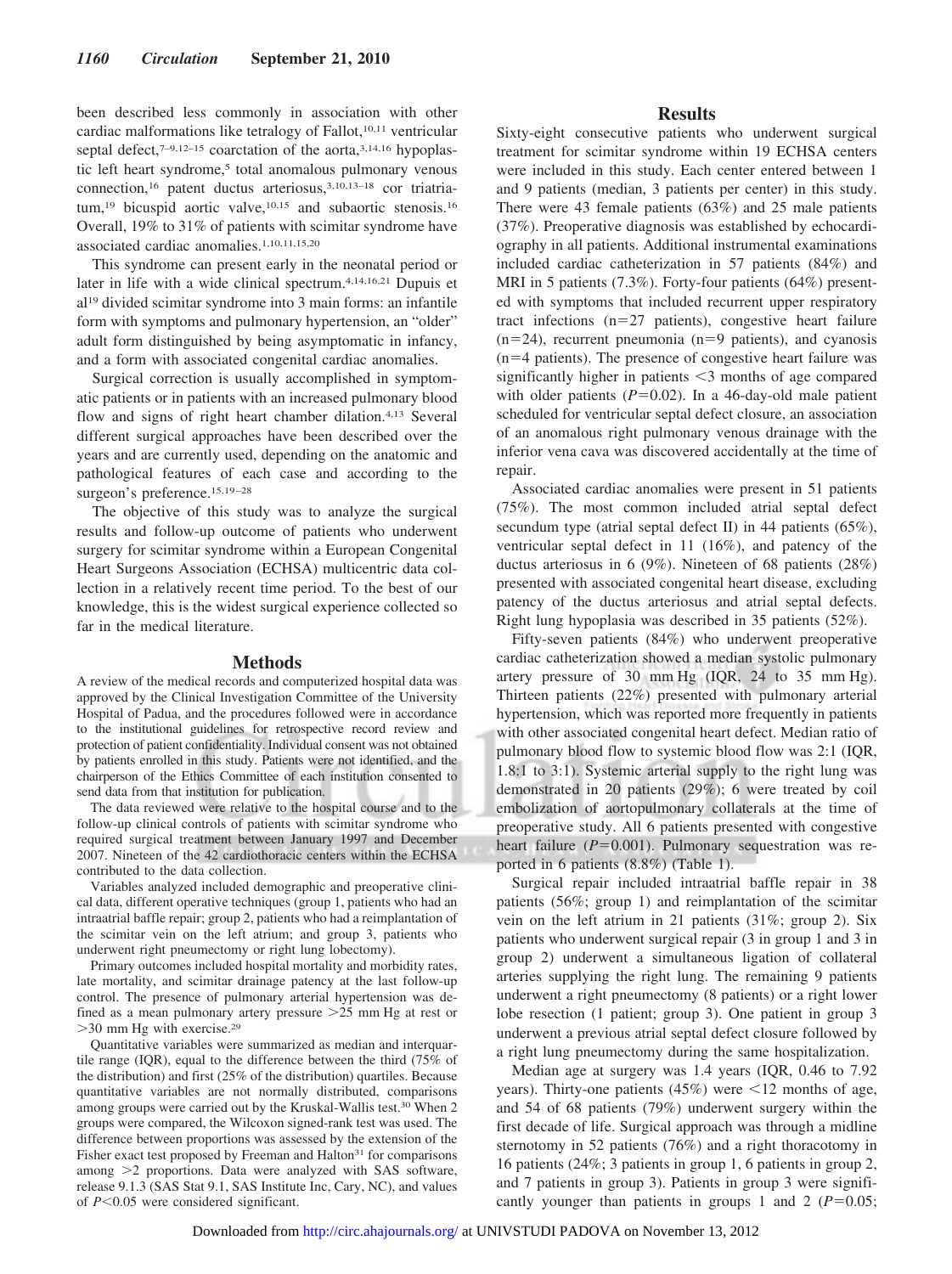|                                                                         | <b>Right Lower</b><br>Lobe $(n=21)$ | <b>Right Middle and Lower</b><br>Lobe $(n=9)$ | <b>Entire Right</b><br>Lung $(n=38)$ | P       |
|-------------------------------------------------------------------------|-------------------------------------|-----------------------------------------------|--------------------------------------|---------|
| Median age at surgery (IQR), y                                          | $5.64(0.78 - 10.50)$                | $3.19(0.58 - 13.17)$                          | $0.72(0.37 - 5.79)$                  | $0.09*$ |
| Preoperative cardiac catheterization, n (%)                             | 19 (90.5)                           | 6(66.7)                                       | 31(81.6)                             | 0.26    |
| Presence of arterial collateral supply<br>requiring embolization, n (%) | 0                                   | 0                                             | 6(15.8)                              | 0.12    |
| Presence of extralobar sequestration, n (%)                             | 2(9.5)                              | 0                                             | 4(10.5)                              | 0.85    |
| Pulmonary arterial hypertension, n (%)                                  | 2(9.5)                              | 2(22.2)                                       | 8(21.0)                              | 0.59    |
| Preoperative CHF, n (%)                                                 | 3(14.3)                             | 1(11.1)                                       | 20(52.6)                             | 0.003   |
| Right lung pneumectomy/right lower lobe<br>lobectomy, $n$ $(\%)$        | 0                                   | 1(11.1)                                       | 8(21.0)                              | 0.051   |
| Hospital mortality, n (%)                                               | 0                                   | 1(11.1)                                       | 3(7.9)                               | 0.44    |
| Late mortality, n (%)                                                   | 0                                   | 1(12.9)                                       | 1(2.9)                               | 0.34    |

**Table 1. Patients' Characteristics According to Degree of Right Lung Involvement in the Scimitar Drainage**

CHF indicates congestive heart failure. Percentages are relative to the total in each group. The level of significance is referred to the overall comparison. It is based on Kruskal-Wallis test for quantitative variables and on an extension of the Fisher exact test to compare  $>$ 2 groups by Freeman and Halton<sup>31</sup> for dichotomous variables.

\*In the comparison of the first 2 groups considered as a the whole and the third one, the significance with the Fisher exact test is  $P=0.03$ .

Tables 2 and 3). Associated surgical maneuvers were reported in 51 patients (75%) and are listed in Table 4.

Median time in the intensive care unit and hospitalization time are reported in Tables 1 and 2. Postoperative complications were reported in 35 patients (51%; Table 5), being more frequent in group 3 (7 of 9, 78%;  $P=0.02$ ) compared with group 2 (14 of 21, 67%) and group 1 (14 of 38, 37%) and essentially related to the presence of preoperative congestive heart failure (odds ratio=13,  $P=0.004$ ; Tables 1 and 2). Patients who had postoperative complications were younger (median age, 0.59 years; IQR, 0.33 to 2.37 years) compared with uncomplicated patients (median age at surgery, 5.6 years; IQR, 0.9 to 12 years;  $P=0.003$ , Wilcoxon signed-rank test).

Patients in group 2 showed a significantly higher incidence of postoperative arrhythmias  $(P=0.002$ , extended Fisher exact test) and phrenic nerve injury  $(P=0.04$ , extended Fisher exact test). Patients in group 3 had a significantly higher incidence of prolonged intubation  $($ 7 days;  $P$ =0.01, extended Fisher exact test) and postoperative pneumonia  $(P=0.001$ , extended Fisher exact test).

Four patients (5.9%) died in hospital: 1 of severe brain injury 56 days after an initial intraatrial baffle repair (group 1, 2.6%) and 3 in group 3 (33%; *P*=0.008) 15, 35, and 157 days after right pneumectomy for neurological problems, pulmonary hypertensive crises, and sepsis, respectively. Hospital mortality was significantly higher in patients with pulmonary

|                                               | Group 1*<br>$(n=38, 56\%)$ | Group 2 <sup>+</sup><br>$(n=21, 31\%)$ | Group $3±$<br>$(n=9, 13\%)$ | $\boldsymbol{P}$ |
|-----------------------------------------------|----------------------------|----------------------------------------|-----------------------------|------------------|
| Median age at surgery (IQR), y                | $2.26(0.57 - 8.53)$        | $1.16(0.45 - 6.48)$                    | $0.46(0.26 - 0.67)$         | 0.46             |
| Males, $n$ $(\%)$                             | 15(39.5)                   | 8(38.1)                                | 2(22.2)                     | 0.72             |
| Median body weight at surgery (IQR), kg       | $13(5 - 39)$               | $7(4-18)$                              | $3(3-6)$                    | 0.01             |
| Median CPB time (IQR), min                    | 123 (100-142)              | 120 (104-172)                          | 107 (82-154)                | 0.68             |
| Circulatory arrest time, n (%)                | 20(52.6)                   | 13 (61.9)                              | 3(33.3)                     | 0.40             |
| Median circulatory arrest time (IQR), min     | $48(35 - 60)$              | $67(60 - 85)$                          | 14 (7–47)                   | 0.0041           |
| Hospital mortality, n (%)                     | 1(2.6)                     | 0                                      | 3(33.0)                     | 0.0062           |
| Postoperative complications, n (%)            | 14 (36.8)                  | 14 (66.7)                              | 7(77.8)                     | 0.0228           |
| Median ICU stay (IQR), d                      | $3(2-7)$                   | $5(2-8)$                               | $17(6-35)$                  | 0.018            |
| Median hospitalization (IQR), d               | $12.5(7-18)$               | $20(10-27)$                            | $20(15-35)$                 | 0.04             |
| Late mortality, $n$ (%)                       | 1(2.7)                     | 1(4.8)                                 | 0                           |                  |
| Stenosis of the SV, n (%)                     | 6(16.2)                    | 3(14.3)                                | 0                           |                  |
| Reoperations for SV stenosis, n (%)           | 4(10.8)                    | 0                                      | 0                           | 0.28             |
| Hemodynamic procedures for SV stenosis, n (%) | 2(5.6)                     | 1(4.8)                                 | 0                           |                  |

**Table 2. Patients' Characteristics and Outcomes According to Surgical Techniques**

CPB indicates cardiopulmonary bypass; SV, scimitar vein. Percentages are relative to the total in each group. The level of significance is referred to the overall comparison. It is based on Kruskal-Wallis test for quantitative variables and on an extension of the Fisher exact test to compare  $>2$  groups by Freeman and Halton<sup>31</sup> for dichotomous variables. Pairwise comparisons between procedures are reported in Table 3.

\*Group 1, intraatrial baffle to the left atrium; †group 2, direct reimplantation of the scimitar vein to the left atrium; ‡group 3, pneumonectomy/right lobe lobectomy.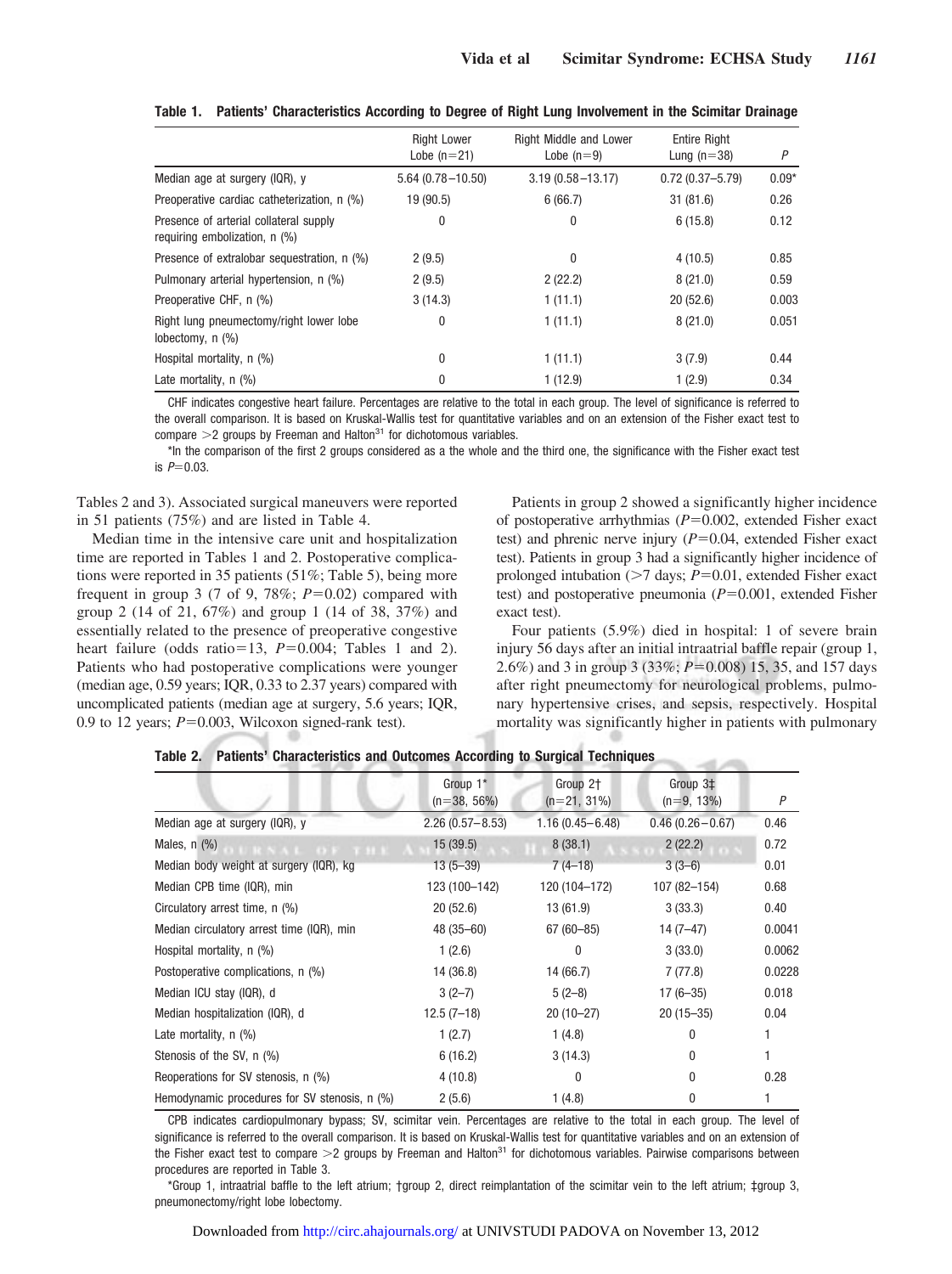| Table 3. Significance of Pairwise Comparison Between |  |  |
|------------------------------------------------------|--|--|
| <b>Surgical Techniques</b>                           |  |  |

|                                              | Group $1$ <sup>*</sup> vs $2$ <sup>+</sup> | Group $1$ <sup>*</sup> vs $3\ddagger$ | Group $2+$ vs $3+$ |
|----------------------------------------------|--------------------------------------------|---------------------------------------|--------------------|
| Median age at<br>surgery                     | 0.58                                       | 0.05                                  | $0.11$ §           |
| <b>Males</b>                                 | 1                                          | 0.45                                  | 0.67               |
| Median body weight<br>at surgery             | 0.18                                       | 0.005                                 | 0.04               |
| Median CPB time                              | 0.55                                       | 0.74                                  | 0.37               |
| Circulatory arrest time                      | 0.59                                       | 0.46                                  | 0.24               |
| Median circulatory<br>arrest time            | 0.008                                      | 0.07                                  | 0.02               |
| Hospital mortality                           | 1                                          | 0.02                                  | 0.02               |
| Postoperative<br>complications               | 0.03                                       | 0.06                                  | 0.68               |
| Median ICU stay                              | 0.25                                       | 0.009                                 | 0.03               |
| Median hospitalization                       | 0.05                                       | 0.04                                  | 0.51               |
| Late mortality                               | 1                                          | 1                                     | 1                  |
| Stenosis of the SV                           | 1                                          | .                                     |                    |
| Reoperations for SV<br>stenosis              | 0.29                                       |                                       |                    |
| Hemodynamic<br>procedures for SV<br>stenosis | 1                                          | .                                     |                    |

CPB indicates cardiopulmonary bypass; ICU, intensive care unit; and SV, scimitar vein.

\*Group 1, intraatrial baffle to the left atrium; †group 2, direct reimplantation of the scimitar vein to the left atrium; ‡group 3, pneumonectomy/right lobe lobectomy. The level of significance is referred to the Wilcoxon rank test for quantitative variables and Fisher exact test for dichotomous variables.

§In the comparison between the first 2 groups considered as a whole and the third one, the significance with the Fisher exact test is  $P=0.05$ .

arterial hypertension  $(P=0.03;$  Figure 1). All patients who died in hospital were found to have preoperative congestive heart failure and severe respiratory symptoms.

All patients who underwent a primary right lung pneumectomy had severe right lung hypoplasia, and their scimitar vein

| Table 4. Associated Surgical Procedures in 51 Patients (75%) |  |  |
|--------------------------------------------------------------|--|--|
|                                                              |  |  |

| Procedure                           | n  |
|-------------------------------------|----|
| Atrial septal defect closure        | 44 |
| Ventricular septal defect closure   | 12 |
| Patent ductus arteriosus ligation   | 6  |
| Ligation of collateral arteries     | 6  |
| Plasty of pulmonary artery branches | 3  |
| Correction of anomalous left PVC    | 2  |
| Tricuspid valve plasty              | 2  |
| Mitral valve plasty                 |    |
| Total cavopulmonary connection      |    |
| ALCAPA reimplantation               |    |
| Cox-Maze procedure                  |    |
| Pulmonary valve commissuroplasty    |    |
| Pulmonary vein plasty               |    |

PVC indicates pulmonary venous connection; ALCAPA, anomalous origin of the coronary artery from the pulmonary artery.

drained the entire right lung (Table 1). Five of 9 patients had preoperative congestive heart failure (56%), and 5 patients (56%) had severe respiratory symptoms. In addition, the majority of patients presented with a severe degree of pulmonary arterial hypertension at the catheterization study  $(5 \text{ of } 9, 56\%; P=0.003).$ 

Median follow-up time was 4.5 years (IQR, 1.6 to 8.3 years), which was completed in 63 of the 64 survivors (98.5%). One patient who underwent right pneumectomy was lost to follow-up.

There were 2 late deaths (3.1%), both resulting from right ventricular failure caused by severe pulmonary arterial hypertension (1 in group 1, 2%; 1 in group 2, 4%;  $P=0.58$ ) 8 years and 126 days after surgery, respectively (Figure 1). A lung biopsy obtained in the patient in group 2 at the time of scimitar vein reimplantation, ventricular septal defect closure, and patency of the ductus arteriosus ligation showed Heath-Edwards class III pulmonary vascular obstructive disease.

At the last clinical follow-up control, 52 of 61 patients (85.2%) were in New York Heart Association class I. Among the 9 remaining patients, all in New York Heart Association class II, symptoms were consistent with persistent dyspnea and recurrent respiratory infection.

Outcomes according to the Dupuis classification<sup>19</sup> of scimitar syndrome are listed in Table 6. After corrective procedures, 9 patients (15.5%) showed some degree of stenosis of the scimitar drainage anastomosis at the last follow-up control, which was confirmed by angiography in all patients (6 of 37 in group 1, 16.2%; 3 of 21 in group 2, 14.2%; Figure 2). The presence of a scimitar drainage stenosis was correlated with younger age at repair  $(<$ 3 months of age) only in patients in group 2  $(P=0.07)$ .

Four patients (7%), all in group 1, underwent reoperation (consisting of repositioning of the intraatrial baffle) and survived; symptoms (dyspnea and fatigue) were still present in 1 patient. Three patients (5.3%) underwent balloon dilation at the level of the stenotic connection (plus stent implantation in one of them) 8, 12, and 15 months after correction, respectively (2 in group 1, 6%; 1 in group 2, 4.8%). One patient (group 1) is still symptomatic for recurrent respiratory tract infections.

Three patients with instrumental diagnosis of scimitar drainage stenosis (1 patient in group 1 and 2 patients in group 2) are completely asymptomatic. So far, they have not been treated.

At multivariate analysis (logistic regression), no variables were significantly associated with outcomes.

#### **Discussion**

Scimitar syndrome is a rare congenital heart disease characterized by a wide spectrum of symptoms depending mainly on the presence of other associated congenital heart malformations, the amount of blood draining into the inferior vena cava, the presence of scimitar vein obstruction, the degree of the arterial supply to the right lung or its lower lobe, and the presence of the bronchial abnormalities responsible for retained secretions, lobar infections, and hemoptisis.2,4,5,7,10,15,20

Because of the wide range of symptoms at clinical onset, the diagnosis may be difficult, especially in children and young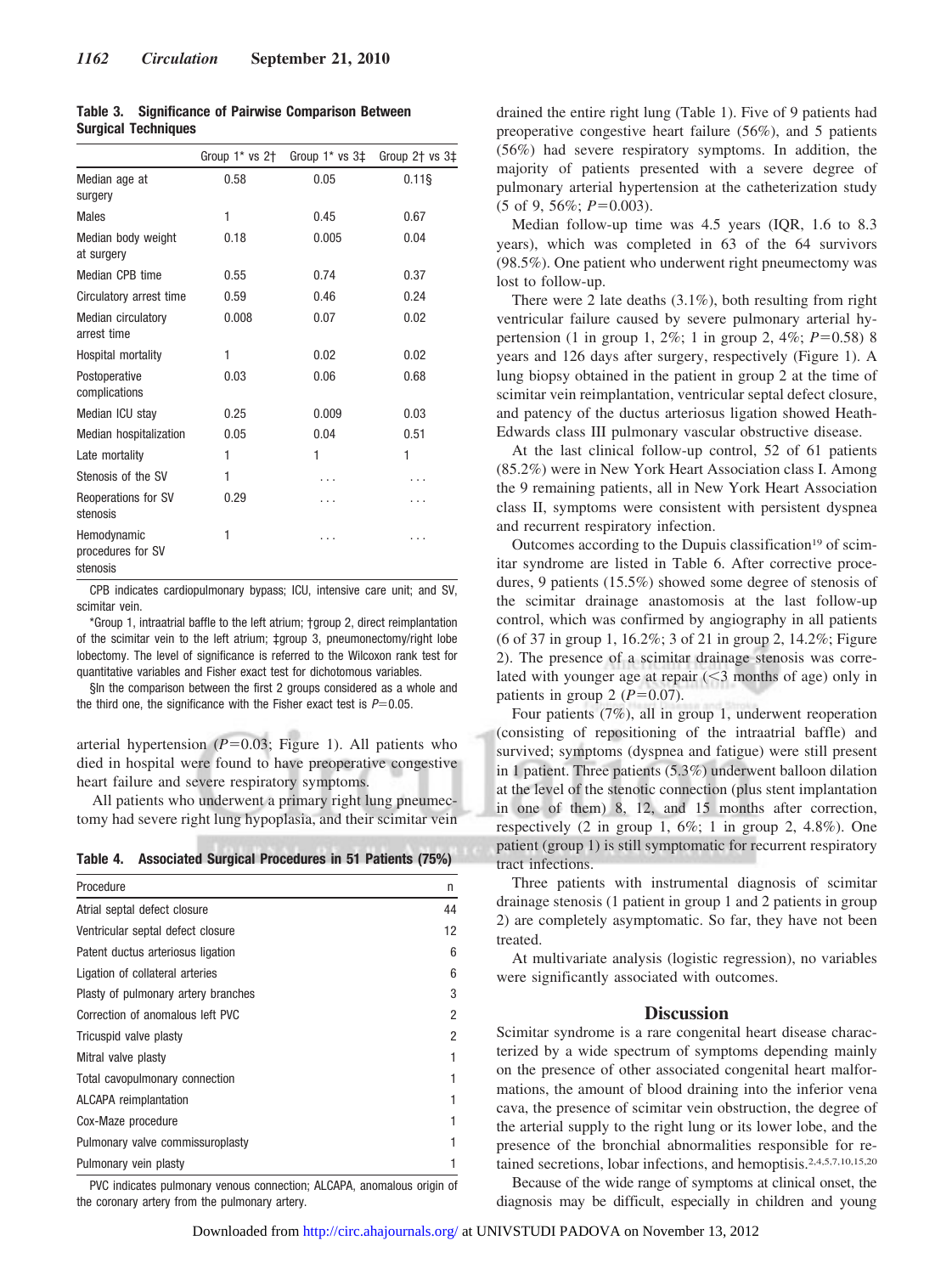|                                         | Group 1*<br>$(n=14$ of 38 Patients,<br>$37\%$ ), n | Group 2 <sup>+</sup><br>$(n=14$ of 21 Patients,<br>$67\%$ ), n | Group 3‡<br>$(n=7$ of 9 Patients,<br>78%), n | Total,<br>n |
|-----------------------------------------|----------------------------------------------------|----------------------------------------------------------------|----------------------------------------------|-------------|
| Prolonged intubation (>7 d)             | 3                                                  |                                                                | 4                                            | 8           |
| Pulmonary hypertensive crises           | 3                                                  | 2                                                              | 2                                            |             |
| Low output syndrome                     | 2                                                  |                                                                |                                              |             |
| Arrhythmia                              |                                                    | 5                                                              |                                              | 6           |
| Phrenic nerve injury                    |                                                    |                                                                |                                              | 5           |
| Sternum left open                       | 3                                                  |                                                                | n                                            | 4           |
| Pleural effusion requiring drainage     | 3                                                  |                                                                | n                                            | 5           |
| Reoperation during same admission       | 2                                                  |                                                                | 2                                            | 5           |
| Pneumonia                               | 0                                                  |                                                                | 3                                            | 3           |
| Septicemia                              | 2                                                  |                                                                |                                              | 4           |
| AV block rep. temporary pace maker      | 2                                                  |                                                                | n                                            | 3           |
| Pneumothorax                            | 2                                                  |                                                                |                                              | 2           |
| Pericardial effusion requiring drainage |                                                    |                                                                |                                              | 2           |
| Neurological complications              |                                                    |                                                                |                                              | $2\S$       |
| Tracheostomy                            | n                                                  | n                                                              |                                              |             |
| Cardiac arrest                          |                                                    |                                                                |                                              |             |
| Chylothorax                             | O                                                  |                                                                |                                              |             |

**Table 5. Postoperative Complications According to Surgical Procedure (66 Complications in 35 Patients)**

AV indicates atrioventricular.

\*Group 1, intraatrial baffle to the left atrium; †group 2, direct reimplantation of the scimitar vein to the left atrium; ‡group 3, pneumonectomy/right lobe lobectomy.

§Both had deep hypothermic circulatory arrest.

adults with concomitant congenital heart lesions.2–5,32,33 Pulmonary artery hypertension often occurs and is seen mostly in infants12,14,16 –18,20 with associated congenital heart malformations or with an anomalous large systemic arterial supply.<sup>11,34-37</sup> However, it has also been reported in adult patients.<sup>38</sup> A less common cause of pulmonary arterial hypertension is the presence of pulmonary vein stenosis.<sup>16,17,20</sup>

If the presence of a large systemic anomalous arterial supply to the right lung with pulmonary overcirculation is detected preoperatively, it should be abolished by occluding the systemic arteries that supply the affected lobe(s), thereby reducing the blood flow and the amount of shunting.15,16,20,32–34,37– 40 This has been advocated as the best and simplest treatment, especially in

infants with congestive heart failure, often improving the clinical symptoms and decreasing the pulmonary arterial pressure.<sup>1,14,17–19</sup>

The surgical repair of scimitar syndrome consists of redirecting the pulmonary venous drainage into the left atrium,14,15 either baffling the anomalous drainage into the left atrium via a tunnel or transecting the "scimitar drainage" near its entrance into the inferior vena cava and then reimplanting it directly into the left atrium.24 Both baffle repair and direct reimplantation of the scimitar vein have been reported for many years and are currently used according to surgeon preference and to the anatomic and pathological features of each case.22–28 Still, there is no consensus as to which is the best surgical treatment option.



**Figure 1.** Kaplan-Meier estimate of overall survival according to the presence of pulmonary arterial hypertension (PAH).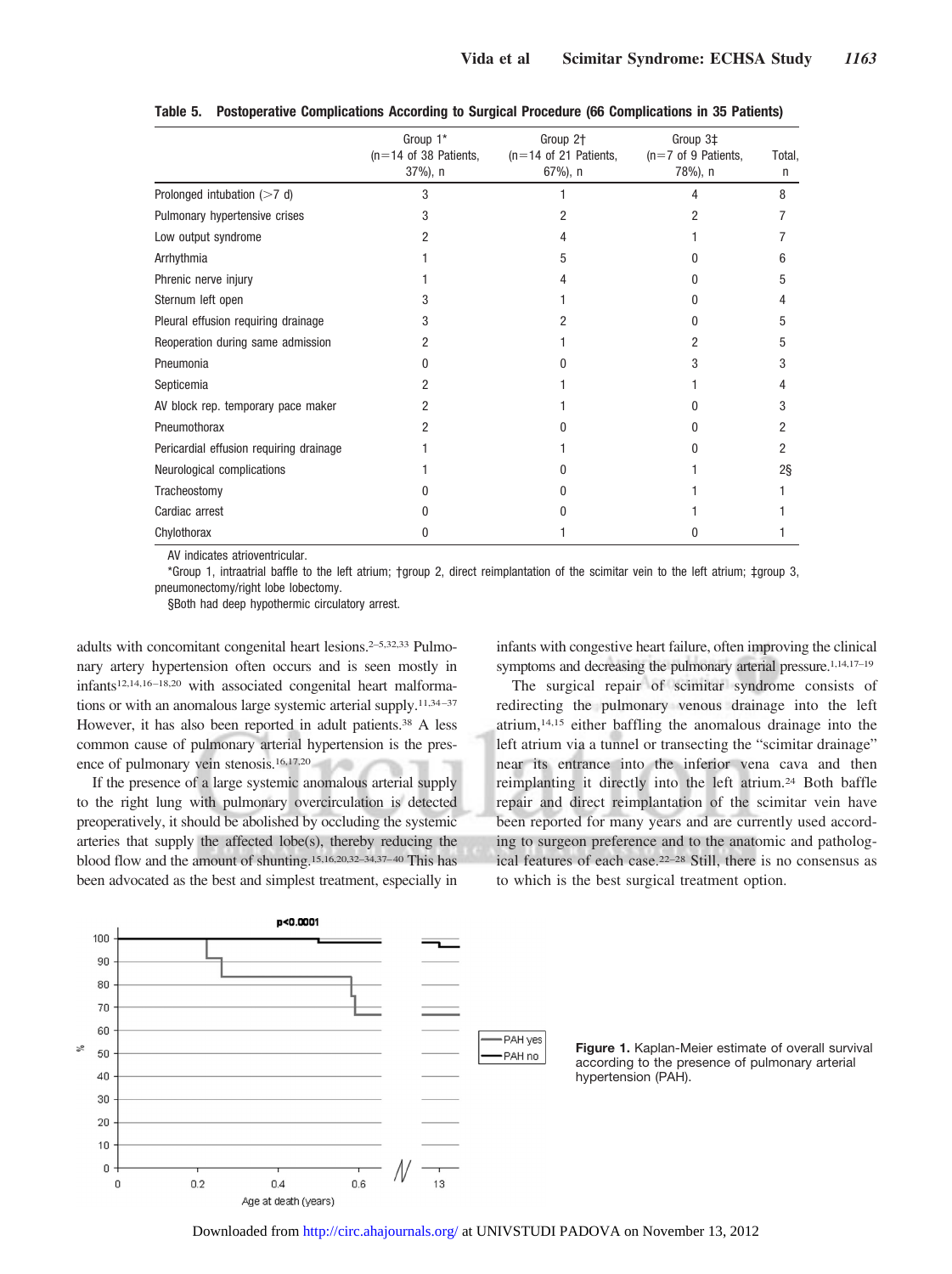|                                    | Infantile Form*<br>$(n=38, 56\%)$ | Adult Form+<br>$(n=11, 16\%)$ | With Associated CHD‡<br>$(n=19, 28\%)$ | Ρ        |
|------------------------------------|-----------------------------------|-------------------------------|----------------------------------------|----------|
| Median age at surgery (IQR), y     | $1.5(0.47 - 5.6)$                 | 22 (17.5–52.4)                | $0.27(0.16 - 0.76)$                    | < 0.0001 |
| Pulmonary hypertension, n (%)      | 9(23.7)                           | 0                             | 3(15.8)                                | 0.18     |
| Preoperative CHF, n (%)            | 15 (39)                           | 2(18)                         | 7(37)                                  | 0.4      |
| Postoperative complications, n (%) | 19 (50)                           | 3(27)                         | 13 (68)                                | 0.1      |
| Hospital mortality, n (%)          | 3(7.9)                            | 0                             | 1(5.3)                                 | 0.6      |
| Late mortality, n (%)              | 1(2.9)                            | 0                             | 1(5.6)                                 | 0.40     |

**Table 6. Outcomes According to Different Forms of Scimitar Syndrome**

CHD indicates congenital heart defects; CHF, congestive heart failure. Percentages are relative to the total in each group. The level of significance is referred to the overall comparison. It is based on the Kruskal-Wallis test for quantitative variables and on an extension of the Fisher exact test to compare  $>2$  groups by Freeman and Halton<sup>31</sup> for dichotomous variables.

\*An infantile form with symptoms and pulmonary hypertension.

†An "older" adult form distinguished by being asymptomatic in infancy.

‡A form with associated congenital heart defects that are the main determinant of this group (see Reference 19).

Although repair of the anomalous venous return and ligation of collaterals is generally recommended, Huddleston et al14 reported that in symptomatic patients with repeated pulmonary infections and hemorrhage, a right lung lobectomy or pneumonectomy (either as primary therapy or if postoperative stenosis is present after failed repair) is an option leading to similar results.

In general, right lung pneumectomy is well tolerated in children,41,42 particularly in patients in whom the affected lung is hypoplastic. Lobectomy can be done only if the anomalous vein drains only that lobe, and care needs to be taken to ensure that the remaining lung function will remain adequate.

In our multicentric ECHSA study, we report on a relatively large experience with the aim of analyzing the different surgical strategies, surgical outcomes, risks, and midterm results at follow-up. Our data indicate that the scimitar syndrome is not a simple and benign congenital heart disease and that it is often associated with other cardiac anomalies that play an important role in the long-term results.

The majority of our patients presented with preoperative symptoms that represent one of the main indications for surgical repair, particularly when pulmonary arterial hypertension is present. Almost all patients with severe associated anomalies presented within the first decade of life with symptoms that are difficult to ascribe to the anomalous scimitar vein drainage, the presence of associated anomalies, or both.

Patients who underwent right pneumectomy were significantly younger compared with patients who had corrective surgery, also showing a more severe degree of preoperative respiratory symptoms and congestive heart failure. In addition, the majority of patients presented with a severe degree of pulmonary arterial hypertension at the catheterization study. These data were consistent with the higher incidence of postoperative mortality and morbidity, confirming the experience in previous studies.<sup>1,15,41,42</sup>

The analysis of our data demonstrated that corrective surgery can be done safely with a low mortality and morbidity rate, which are independent of the type of corrective

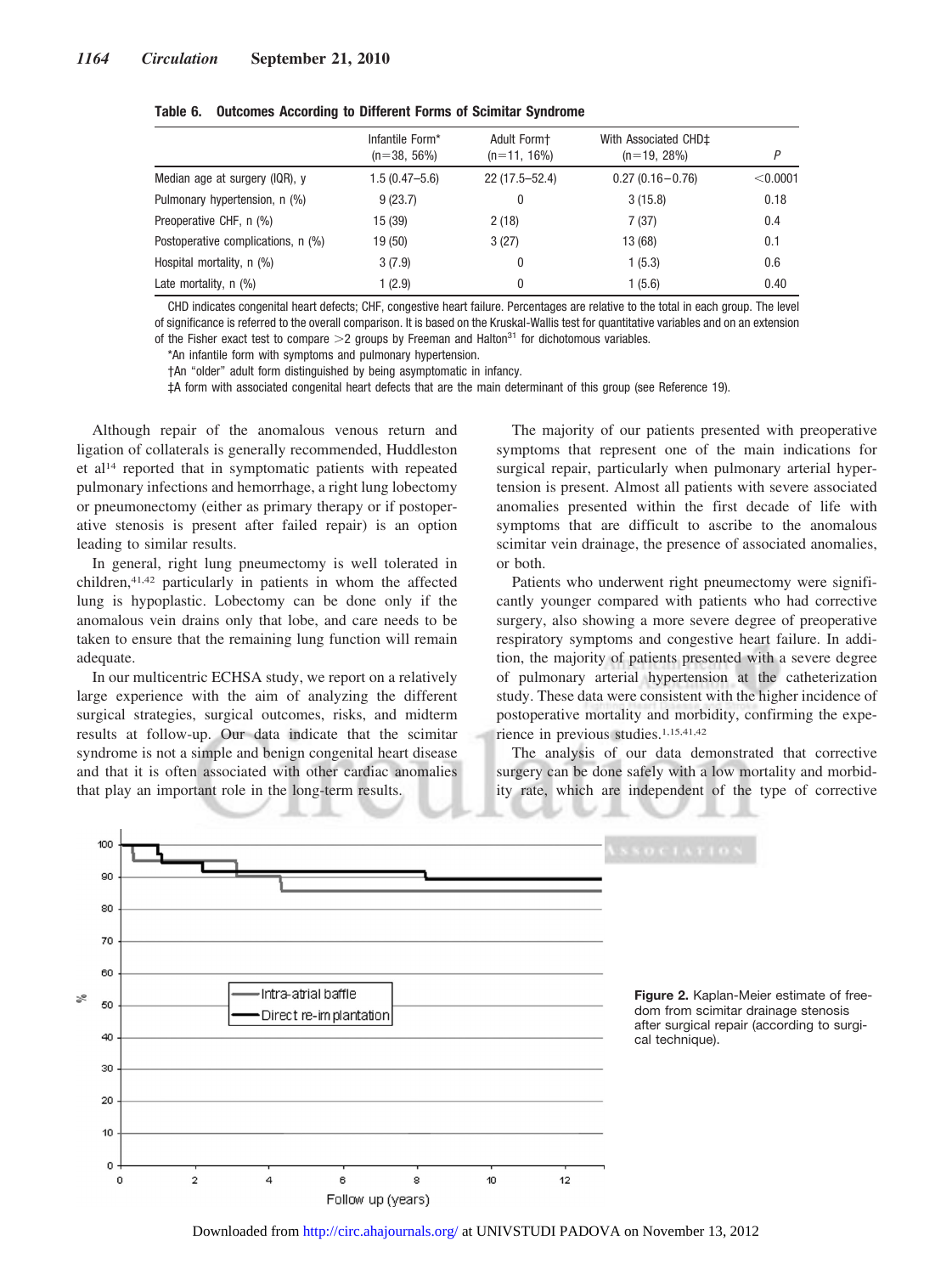surgical technique used. Of note, the presence of pulmonary arterial hypertension is associated with a higher mortality rate. Also notable is the fact that the direct reimplantation technique is linked to a higher incidence of postoperative complications and a longer hospital stay.

The great majority of our patients showed good clinical conditions at the last clinical follow-up. The overall freedom from scimitar vein stenosis was 84.5% at 10 years and was similar between patients who had a reimplantation of the scimitar vein and patients who underwent an intracardiac baffle repair (85.8% versus 83.8%). It is of note that a residual stenosis at the scimitar vein level was correlated with younger age at repair  $(< 3$  months of age) only in patients in group 2.

We have found that the results of surgical treatment are linked to patient age. As a general rule, patients  $\leq 1$  year of age who require treatment are usually very ill, bearing a relatively high operative mortality and complication rate, whereas those who are older have a better outcome both immediately and in the long term. Previous reports have shown that delayed surgical treatment, especially in infants with associated congenital heart lesions, can lead to irreversible pulmonary vascular obstructive disease, which can jeopardize the surgical outcome of these patients.2,5,11,13,17

Our study has some limitations. Postoperative right lung assessment by pulmonary scintigraphy was performed in only a few patients in our cohort; therefore, it is impossible to draw any conclusions about the right lung anatomy and functional status and therefore patients' clinical conditions. We believe that such a test should be performed routinely in all patients after scimitar syndrome repair to achieve an appropriate long-term follow-up.

We are aware that this study design does not allow us to reach strong conclusions about the optimal procedure for this disease. However, we have collected a complete series of data on a large series of patients who were been treated surgically in the context of a rare congenital heart malformation with many anatomic variants and different surgical option strategies.

#### **Conclusions**

Our multicentric ECHSA study highlights the efficacy and safety of the surgical treatment of this rare syndrome. The majority of patients were asymptomatic at the latest clinical follow-up. However, we found a relatively high incidence of residual scimitar drainage stenosis requiring reoperation or hemodynamic reintervention, which is similar in the 2 reported surgical techniques.

None.

**Disclosures**

- **References**
- 1. Alsoufi B, Cai S, Van Arsdell GS, Williams WG, Caldarone CA, Coles JG. Outcomes after surgical treatment of children with partial anomalous pulmonary venous connection. *Ann Thorac Surg*. 2007;84:2020 –2026.
- 2. Vida VL, Speggiorin S, Padalino MA, Crupi G, Marcelletti C, Zannini L, Frigiola A, Varrica A, Di Carlo D, Di Donato R, Murzi B, Bernabei M, Boccuzzo G, Stellin G. The scimitar syndrome: an Italian multicenter study. *Ann Thorac Surg*. 2009;88:440 – 444.
- 3. Espinosa-Zavaleta N, Jativa-Chavez S, Munos-Castellanos L, Zamora-Gonzales C. Clinical and echocardiographic characteristics of scimitar syndrome. *Rev Esp Cardiol*. 2006;59:284 –288.
- 4. Pikwer A, Gyllstedt E, Lillo-Gil R, Jönsson P, Gudbjartsson T. Pulmonary sequestration: a review of 8 cases treated with lobectomy. *Scand J Surg*. 2006;95:190 –194.
- 5. Schramel FM, Westermann CJ, Knaepen PJ, van den Bosch JM. The scimitar syndrome: clinical spectrum and surgical treatment. *Eur Respir J*. 1995;8:196 –201.
- 6. Snellen HA, van Ingen HC, Hoefsmit EC. Patterns of anomalous pulmonary venous drainage. *Circulation*. 1968;38:45-63.
- 7. Folger GM. The scimitar syndrome: anatomic, physiologic, developmental and therapeutic considerations. *Angiology*. 1976;27:373– 407.
- 8. Clements BS, Warner JO. Pulmonary sequestration and related congenital bronchopulmonary-vascular malformations: nomenclature and classification based on anatomical and embryological considerations. *Thorax*. 1987;42:401– 408.
- 9. Shibuya K, Smallhorn JE, McCrindle BW. Echocardiographic clues and accuracy in the diagnosis of scimitar syndrome. *J Am Soc Echocardiogr*. 1996;9:174 –181.
- 10. Kiely B, Filler J, Stone S, Doyle EF. Syndrome of anomalous venous drainage of the right lung to the inferior vena cava: a review of 67 reported cases and three new case in children. *Am J Cardiol*. 1967;29: 102–116.
- 11. Gikonyo DK, Tandon R, Lucas RV Jr, Edwards JE. Scimitar syndrome in neonates: report of four cases and review of the literature. *Pediatr Cardiol*. 1986;6:193–197.
- 12. Kamiyama M, Kamata S, Usui N. Scimitar syndrome treated with pneumonectomy: a case associated with bronchospastic attack. *Pediatr Surg Int*. 2004;20:65– 66.
- 13. Canter CE, Martin TC, Spray TL, Weldon CS, Strauss AW. Scimitar syndrome in childhood. *Am J Cardiol*. 1986;58:652– 654.
- 14. Huddleston CB, Exil V, Canter CE, Mendeloff EN. Scimitar syndrome presenting in infancy. *Ann Thorac Surg*. 1999;67:154 –159.
- 15. Najm HK, Williams WG, Coles JG, Rebeyka IM, Freedom RM. Scimitar syndrome: twenty years' experience and results of repair. *J Thorac Cardiovasc Surg*. 1996;112:1161–1168.
- 16. Gao YA, Burrows PE, Benson LN, Rabinovitch M, Freedom RM. Scimitar syndrome in infancy. *J Am Coll Cardiol*. 1993;22:873– 882.
- 17. Dupuis C, Charaf LA, Brevière GM, Abou P. "Infantile" form of the scimitar syndrome with pulmonary hypertension. *Am J Cardiol*. 1993;71: 1326 –1330.
- 18. Dupuis C, Rey C, Godart F, Vliers A, Gronnier P. Scimitar syndrome complicated by stenosis of the right pulmonary vein: apropos of 4 cases. *Arch Mal Coeur Vaiss*. 1994;87:607– 613.
- 19. Dupuis C, Charaf LA, Brevière GM, Abou P, Rémy-Jardin M, Helmius G. The "adult" form of the scimitar syndrome. *Am J Cardiol*. 1992;70: 502–507.
- 20. Uthaman B, Abushaban L, Al-Qbandi M, Rathinasamy J. The impact of interruption of anomalous systemic arterial supply on scimitar syndrome presenting during infancy. *Catheter Cardiovasc Interv*. 2008;71: 671– 678.
- 21. Tjang YS, Blanz U, Kirana S, Körfer R. Scimitar syndrome presenting in adults. *J Card Surg*. 2008;23:71–72.
- 22. Dupuis C, Charaf LA, Abou CP, Brevière GM. Surgical treatment of the scimitar syndrome in children, adolescents and adults: a cooperative study of 37 cases. *Arch Mal Coeur Vaiss*. 1993;86:541–547.
- 23. Casha AR, Sulaiman M, Cale AJ. Repair of adult Scimitar syndrome with an intra-atrial conduit. *Interact Cardiovasc Thorac Surg*. 2003;2: 128 –130.
- 24. Yilmaz M, Senkaya I, Cengiz M. Direct reimplantation technique via a right minithoracotomy for scimitar syndrome: a case report. *Heart Surg Forum*. 2006;9:843– 845.
- 25. Mason DP, Mihaljevic T, Mazzone PJ, Murthy SC, Rice TW. Extrapleural pneumonectomy for scimitar syndrome. *J Thorac Cardiovasc Surg*. 2006;132:704 –705.
- 26. Calhoun RF, Mee RB. A novel operative approach to scimitar syndrome. *Ann Thorac Surg*. 2003;76:301–303.
- 27. Rajaii-Khorasani A, Kahrom M, Mottaghi H, Kahrom H. Surgical management of scimitar syndrome: an alternative approach. *Anz J Surg*. 2008;78:419 – 420.
- 28. Muta H, Akagi T, Iemura M, Kato H. Coil occlusion of aortopulmonary collateral arteries in an infant with scimitar syndrome. *Jpn Circ J*. 1999; 63:729 –731.